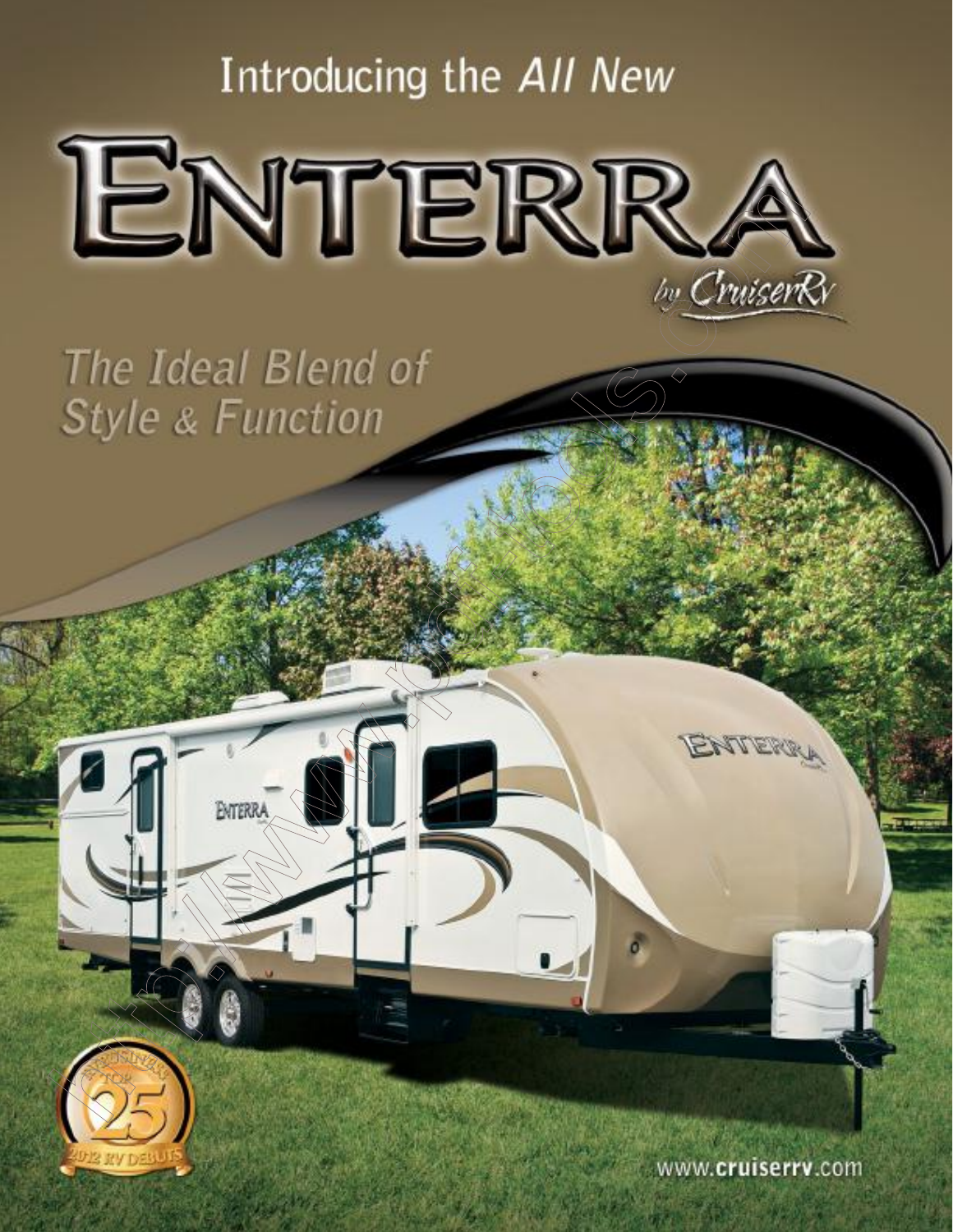

E-314RES shown in Brownstone





**Combining two tones of wood color, the Darlington Maple cabinetry creates a pleasing blend with the available decors. The**  314RES model **provides plenty of entertainment area, a spacious kitchen countertop and a great sleeping area with the bedslide.**



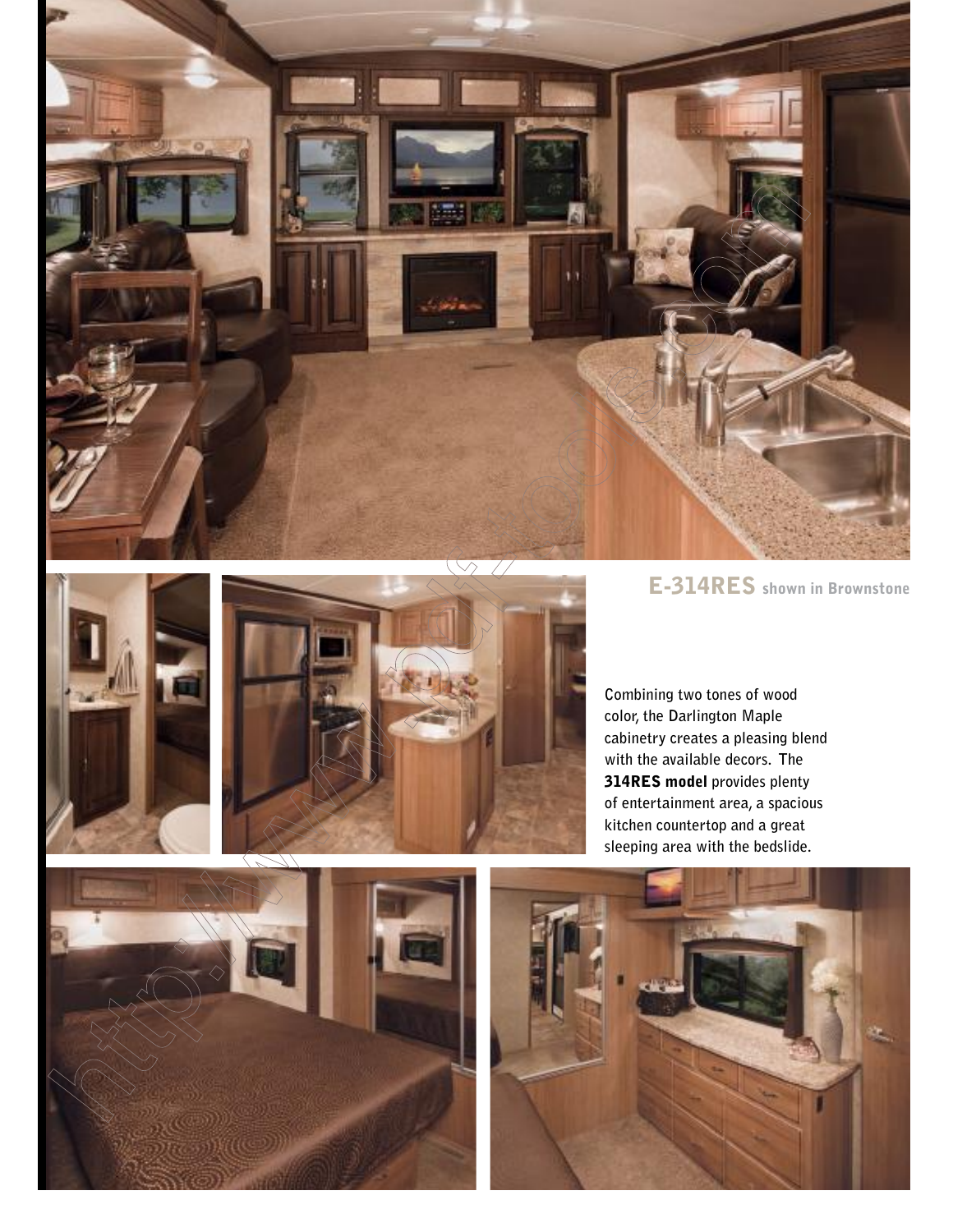

E-303BHS shown in Frosted Mocha





**With the ability to comfortably sleep nine, the** 303BHS **offers everything a family needs. Featuring a separate entertainment area and bedroom slide for the kids and features like solid surface countertops, a memory foam true queen bed and residential furniture, this model truly blends form and function.**